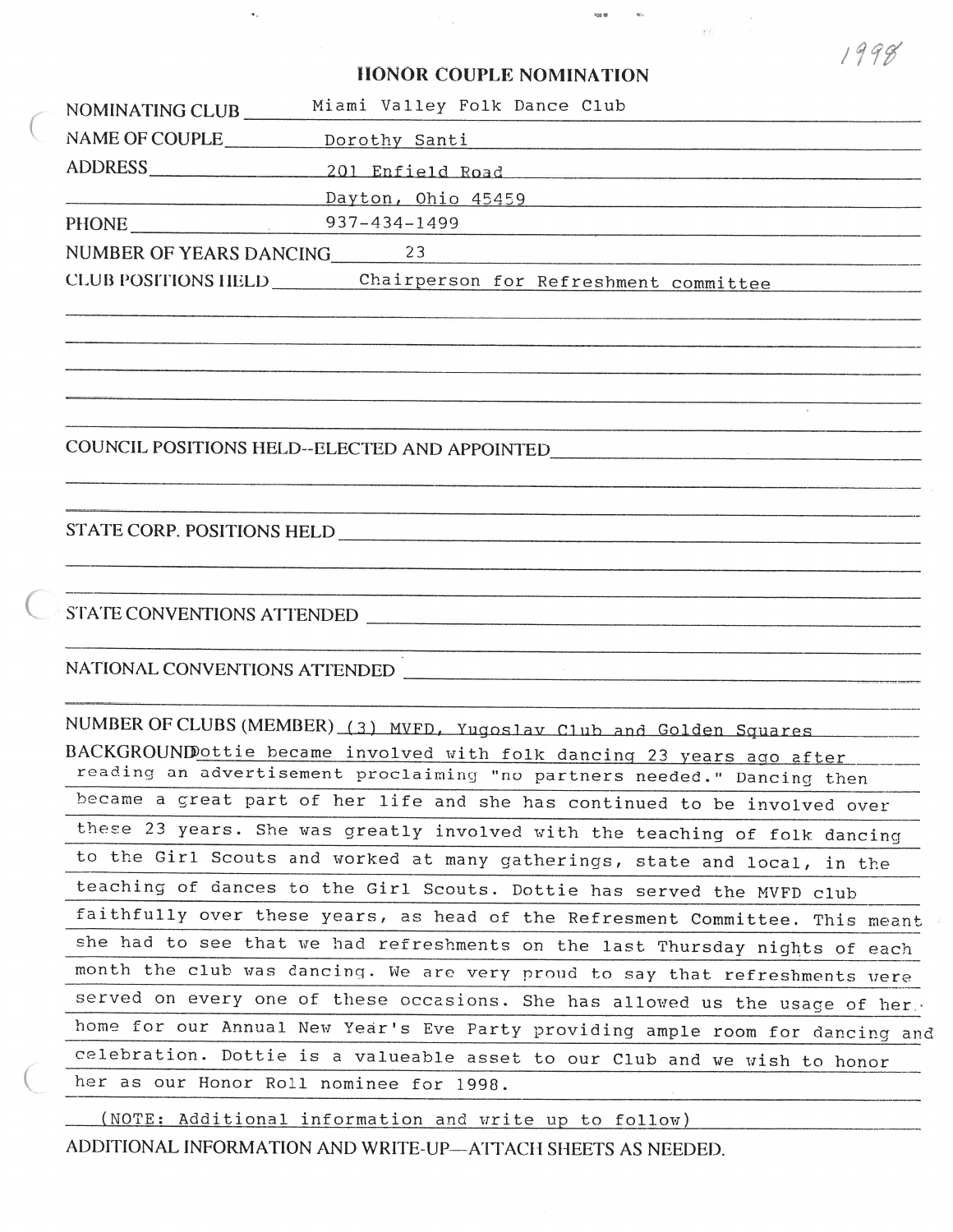## **Miami Valley Folk Dancers nomination for honor dancer**

The Miami Valley Folk Dancers are pleased to nominate **Dot Santi** as the honor dancer of the year. Dot has been a mainstay of the MVFD for many years and can always be counted on when work needs to be done. She is a talented costumer, doll maker, writer, furniture maker, and cook. She is originally from Maine and initially moved to Dayton during the Second World War to serve as a WAC at Wright Field. It was there that she answered a call when more girls were needed for a dancing class and met her future husband. Dot has been active in a variety of dance groups beside the Miami Valley Folk Dancers. She has been involved in contra dancing and has danced with the Yugoslav Club of Dayton and Golden Squares.

Dot was an girl scout leader for 8 years. During that time she was the main person in her neighborhood teaching the scouts folk dancing and preparing them to dance in the first great girl scout festival. Over one thousand girls participated at U.D.

Dottie has not only been active as a dancer but has played a key role in the ongoing operation of the Miami Valley Folk Dancers. She has been responsible for making folk costumes and dolls for many of the dancers and their family members. This has included blouses, shirts, wedding dresses, and dirndls. For many years, she has facilitated the preparation of dinners and snacks for our weekly programs, workshops, and special programs. Each year our group ends out the old year at her house for an evening of dance, cards, ping-pong, pool, and eating at our New Year's Eve party.